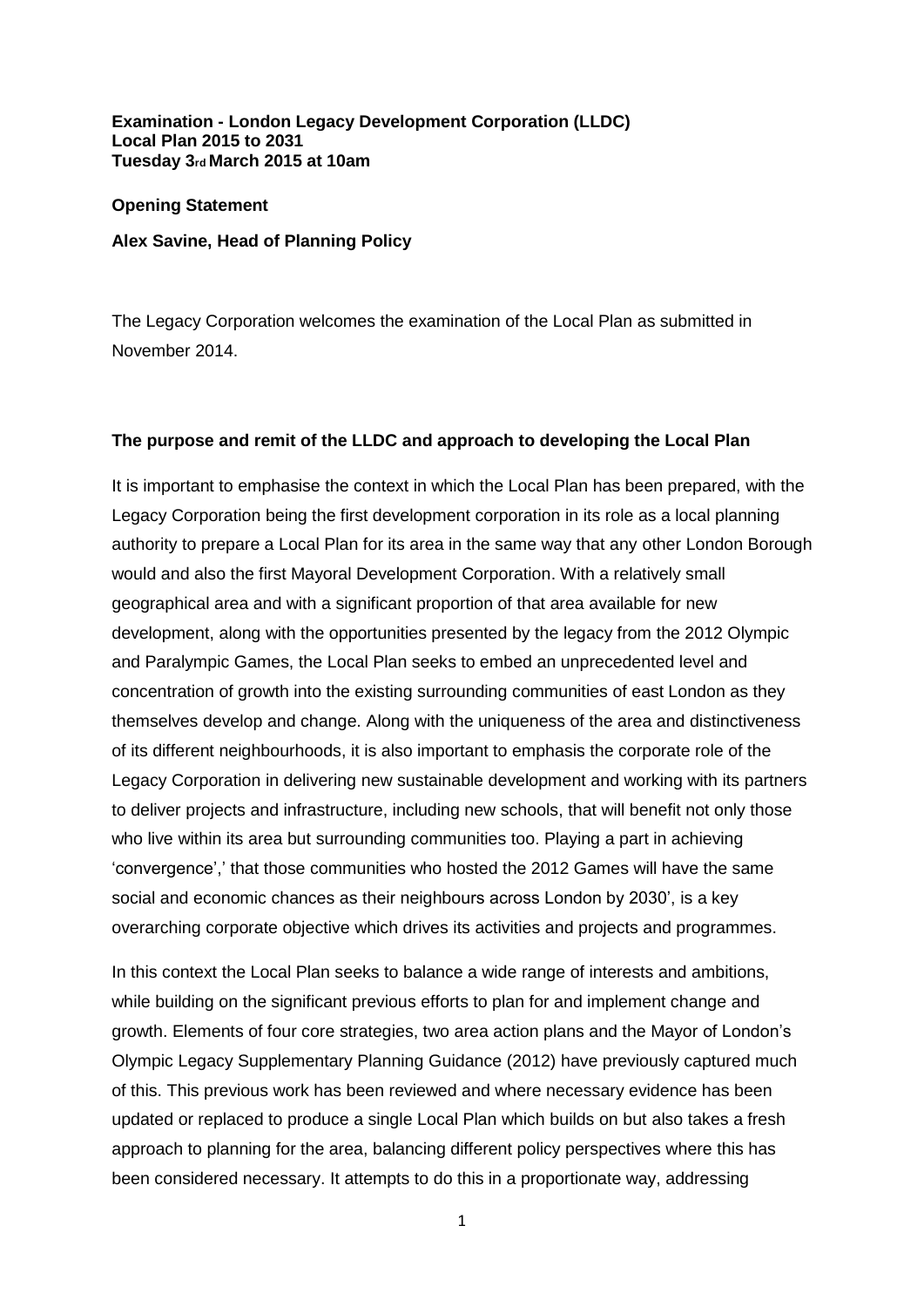particular policy issues and planning for infrastructure within the context of the four boroughs for which the Legacy Corporation account for 4.27% of their total land area and approximately 1% of current population.

The Local Plan reflects the corporate vision and purpose of the Legacy Corporation, with the vision being expressed in a specific and spatial way. This purpose being *"to use the once-ina-lifetime opportunity of the London 2012 Games and the creation of Queen Elizabeth Olympic Park to develop a dynamic new heart for east London, creating opportunities for local people and driving innovation and growth in London and the UK."*

It is considered that this approach, developed through the various consultation stages which have been undertaken, presents an appropriate balance between the meeting of strategic need, accommodating housing and business growth within London as a whole, while meeting needs at an east London and a neighbourhood scale in a way that is both viable and deliverable. In the identification of relevant policy approaches and appropriate levels of new infrastructure, the Legacy Corporation considers that the Plan strikes the right balance.

#### **Consultation and Duty to Cooperate**

The Local Plan has been through three formal stages of consultation, as detailed in the Consultation Report, August 2014 (LD/17) and supplemented by Consultation Report, November 2014 (LD/18). This has included a wide range of less formal consultation and engagement with the existing Legacy Corporation communities, representative groups, landowners and those seeking to bring forward development within the area. It is considered that this meets the requirements set out in the adopted Statement of Community Involvement. Formal structures and processes for involvement of the four boroughs and other relevant authorities and statutory bodies have also been central to the development of the Local Plan. These are summarised, along with the approach to relevant strategic and cross boundary issues within the Duty to Cooperate Background Paper (TBP/03). Again, this range of involvement and consultation is considered to have helped the Local Plan to strike the right balance within its overall strategy for the area and subsequently for the detailed policies that then flow from this.

### **Conformity with the NPPF and London Plan**